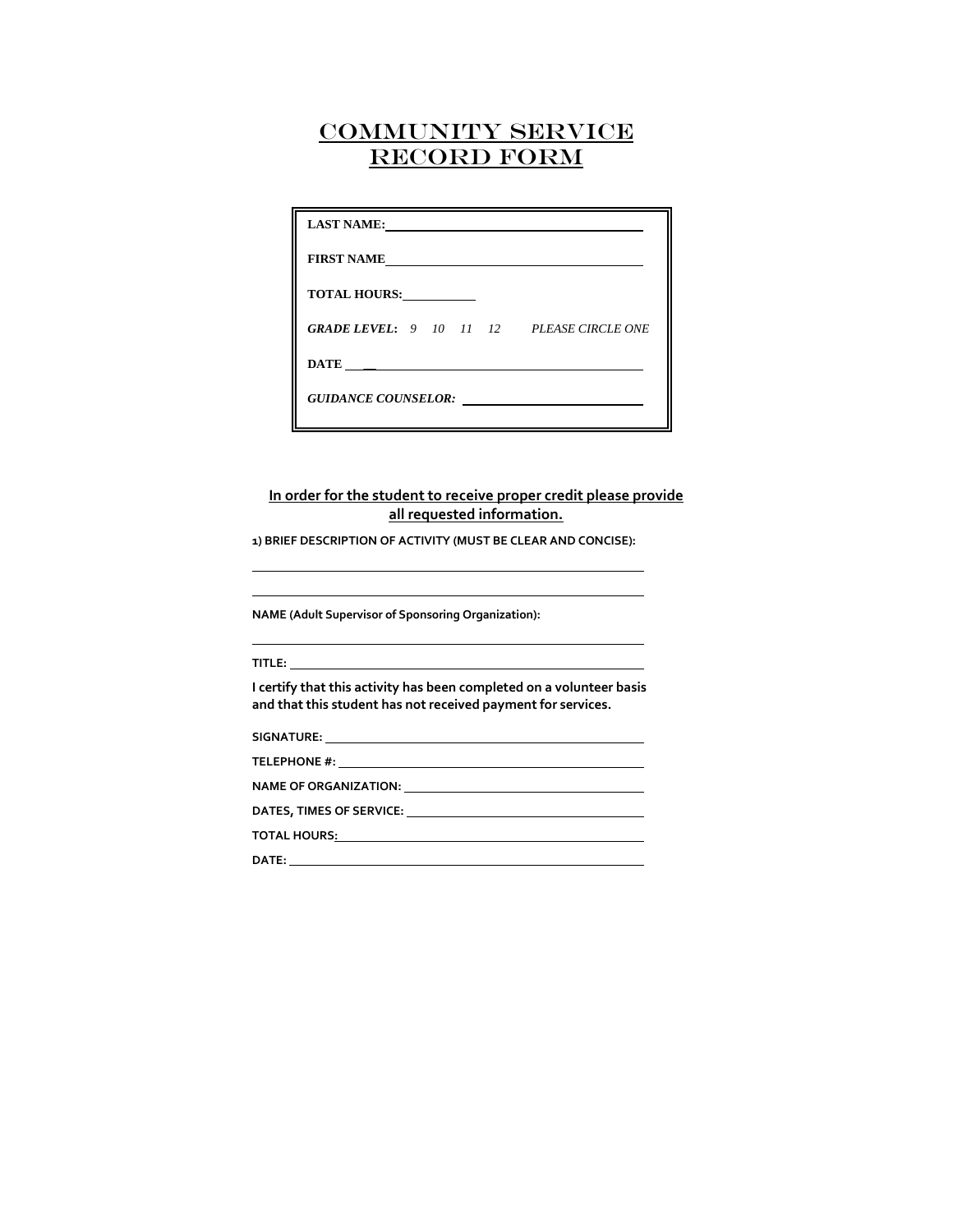#### **2) BRIEF DESCRIPTION OF ACTIVITY (MUST BE CLEAR AND CONCISE):**

|  | <b>NAME (Adult Supervisor of Sponsoring Organization):</b> |
|--|------------------------------------------------------------|
|--|------------------------------------------------------------|

**TITLE:** 

**I certify that this activity has been completed on a volunteer basis and that this student has not received payment for services.**

**SIGNATURE:** 

**TELEPHONE #:** 

**NAME OF ORGANIZATION:** 

**DATES, TIMES OF SERVICE:** 

**TOTAL HOURS:**

| I |  |
|---|--|
|   |  |

**3) BRIEF DESCRIPTION OF ACTIVITY (MUST BE CLEAR AND CONCISE):** 

**NAME (Adult Supervisor of Sponsoring Organization):** 

### **TITLE:**

**I certify that this activity has been completed on a volunteer basis and that this student has not received payment for services.**

**SIGNATURE:** 

**TELEPHONE #:** 

**NAME OF ORGANIZATION:** 

**DATES, TIMES OF SERVICE:** 

**TOTAL HOURS:**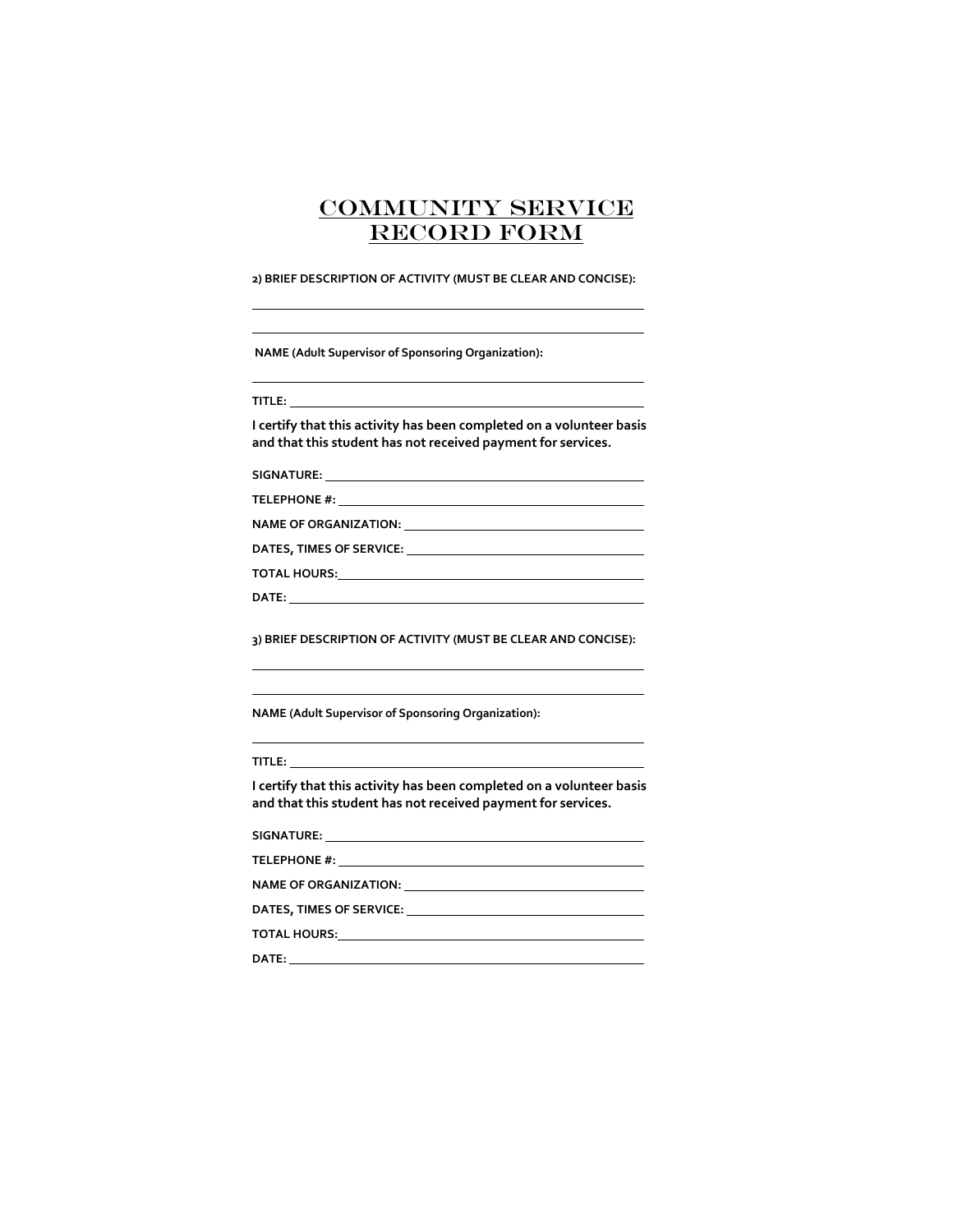**4) BRIEF DESCRIPTION OF ACTIVITY (MUST BE CLEAR AND CONCISE):**

**NAME (Adult Supervisor of Sponsoring Organization):** 

**I certify that this activity has been completed on a volunteer basis and that this student has not received payment for services.**

**SIGNATURE:** 

**TELEPHONE #:** 

**NAME OF ORGANIZATION:** 

**DATES, TIMES OF SERVICE:** 

**TOTAL HOURS:**

**DATE:** 

**5) BRIEF DESCRIPTION OF ACTIVITY (MUST BE CLEAR AND CONCISE):** 

**NAME (Adult Supervisor of Sponsoring Organization):** 

**TITLE:** 

**I certify that this activity has been completed on a volunteer basis and that this student has not received payment for services.**

**SIGNATURE:** 

**TELEPHONE #:** 

**NAME OF ORGANIZATION:** 

**DATES, TIMES OF SERVICE:** 

**TOTAL HOURS:**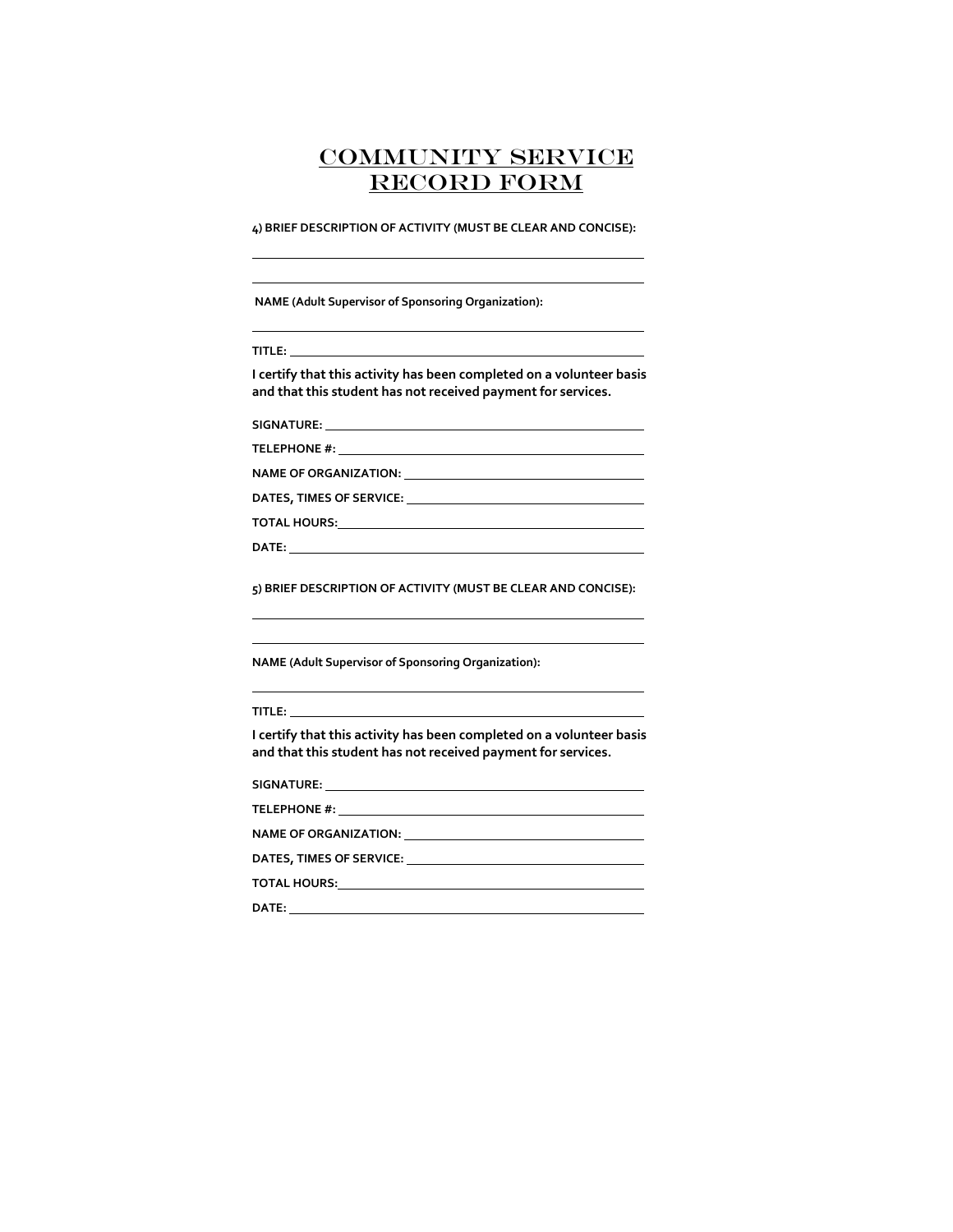**6) BRIEF DESCRIPTION OF ACTIVITY (MUST BE CLEAR AND CONCISE):**

**NAME (Adult Supervisor of Sponsoring Organization):** 

**I certify that this activity has been completed on a volunteer basis and that this student has not received payment for services.**

**SIGNATURE:** 

**TELEPHONE #:** 

**NAME OF ORGANIZATION:** 

**DATES, TIMES OF SERVICE:** 

**TOTAL HOURS:**

**DATE:** 

**7) BRIEF DESCRIPTION OF ACTIVITY (MUST BE CLEAR AND CONCISE):** 

**NAME (Adult Supervisor of Sponsoring Organization):** 

**TITLE:** 

**I certify that this activity has been completed on a volunteer basis and that this student has not received payment for services.**

**SIGNATURE:** 

**TELEPHONE #:** 

**NAME OF ORGANIZATION:** 

**DATES, TIMES OF SERVICE:** 

**TOTAL HOURS:**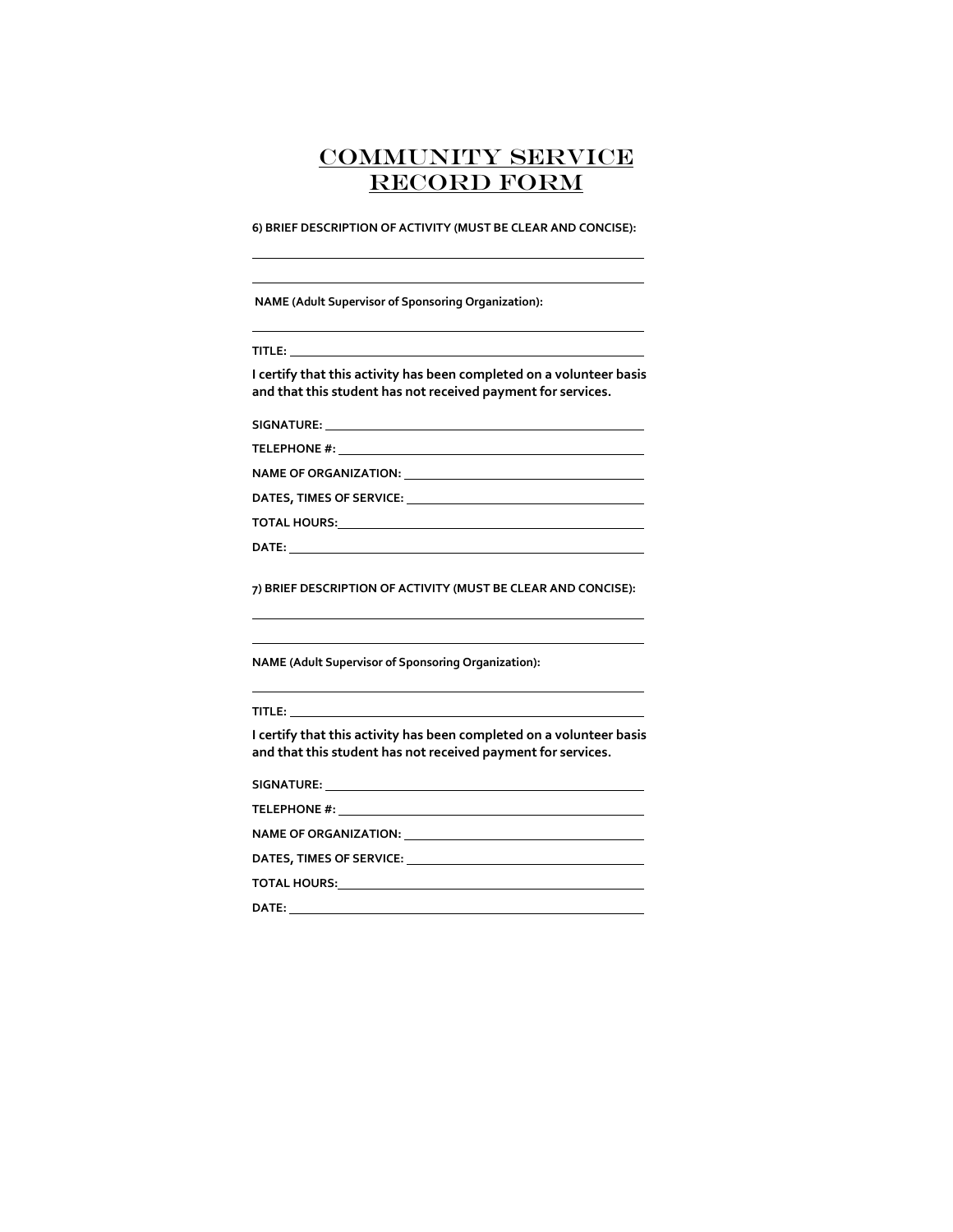**8) BRIEF DESCRIPTION OF ACTIVITY (MUST BE CLEAR AND CONCISE):**

**NAME (Adult Supervisor of Sponsoring Organization):** 

**TITLE:** 

**I certify that this activity has been completed on a volunteer basis and that this student has not received payment for services.**

**SIGNATURE:** 

**TELEPHONE #:** 

**NAME OF ORGANIZATION:** 

**DATES, TIMES OF SERVICE:** 

**TOTAL HOURS:**

**DATE:** 

**9) BRIEF DESCRIPTION OF ACTIVITY (MUST BE CLEAR AND CONCISE):** 

**NAME (Adult Supervisor of Sponsoring Organization):** 

**TITLE:** 

**I certify that this activity has been completed on a volunteer basis and that this student has not received payment for services.**

| SIGNATURE:               |  |
|--------------------------|--|
| <b>TELEPHONE #:</b>      |  |
| NAME OF ORGANIZATION:    |  |
| DATES, TIMES OF SERVICE: |  |

**TOTAL HOURS:**